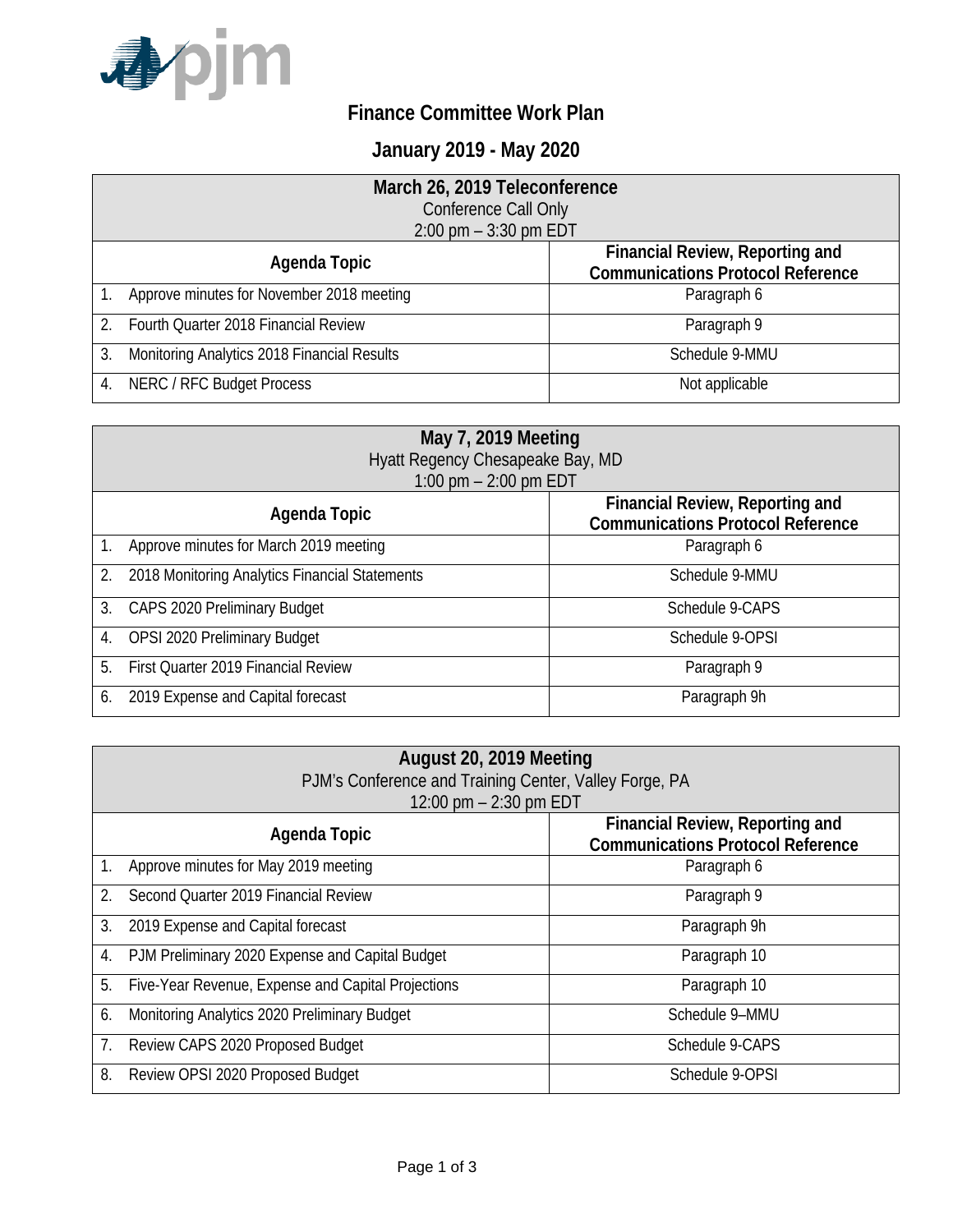

| September 17, 2019 Teleconference                                                        |                                                                                    |  |
|------------------------------------------------------------------------------------------|------------------------------------------------------------------------------------|--|
| <b>Conference Call Only</b>                                                              |                                                                                    |  |
| $2:00$ pm $-3:30$ pm EDT                                                                 |                                                                                    |  |
| Agenda Topic                                                                             | <b>Financial Review, Reporting and</b><br><b>Communications Protocol Reference</b> |  |
| 1. Approve minutes of August 2019 meeting                                                | Paragraph 6                                                                        |  |
| 2. Proposed 2020 Expense and Capital Budget                                              | Paragraph 10                                                                       |  |
| 3. Five-Year Revenue and Expense Projections                                             | Paragraph 10                                                                       |  |
| 4. Finance Committee Recommendations to the Board of Managers<br>on Proposed 2020 Budget | Paragraph 15                                                                       |  |
| Monitoring Analytics 2020 Proposed Budget<br>5.                                          | Schedule 9-MMU                                                                     |  |
| 6. Review 2020 OPSI Budget                                                               | Schedule 9-OPSI                                                                    |  |
| 7. Review NERC and RFC 2020 Budget                                                       | Schedule 10                                                                        |  |

| October 9, 2019 Teleconference                                                                                            |                                                                                    |
|---------------------------------------------------------------------------------------------------------------------------|------------------------------------------------------------------------------------|
| Conference Call Only                                                                                                      |                                                                                    |
| $2$ pm $- 2:30$ pm EDT                                                                                                    |                                                                                    |
| Agenda Topic                                                                                                              | <b>Financial Review, Reporting and</b><br><b>Communications Protocol Reference</b> |
| . Discussion of Finance Committee Recommendations to the Board<br>of Managers on Proposed 2020 Expense and Capital Budget | Paragraph 15                                                                       |

| November 20, 2019 Teleconference               |                                          |  |
|------------------------------------------------|------------------------------------------|--|
| Conference Call Only                           |                                          |  |
| 2:30 pm $-$ 4:00 pm EST                        |                                          |  |
|                                                | <b>Financial Review, Reporting and</b>   |  |
| Agenda Topic                                   | <b>Communications Protocol Reference</b> |  |
| 1. Approve minutes for September 2019 meeting  | Paragraph 6                              |  |
| 2. Third Quarter 2019 Financial Review         | Paragraph 9                              |  |
| 3. 2019 Expense and Capital forecast           | Paragraph 9h                             |  |
| 4. Finance Committee Work Plan Update for 2020 | Not applicable                           |  |